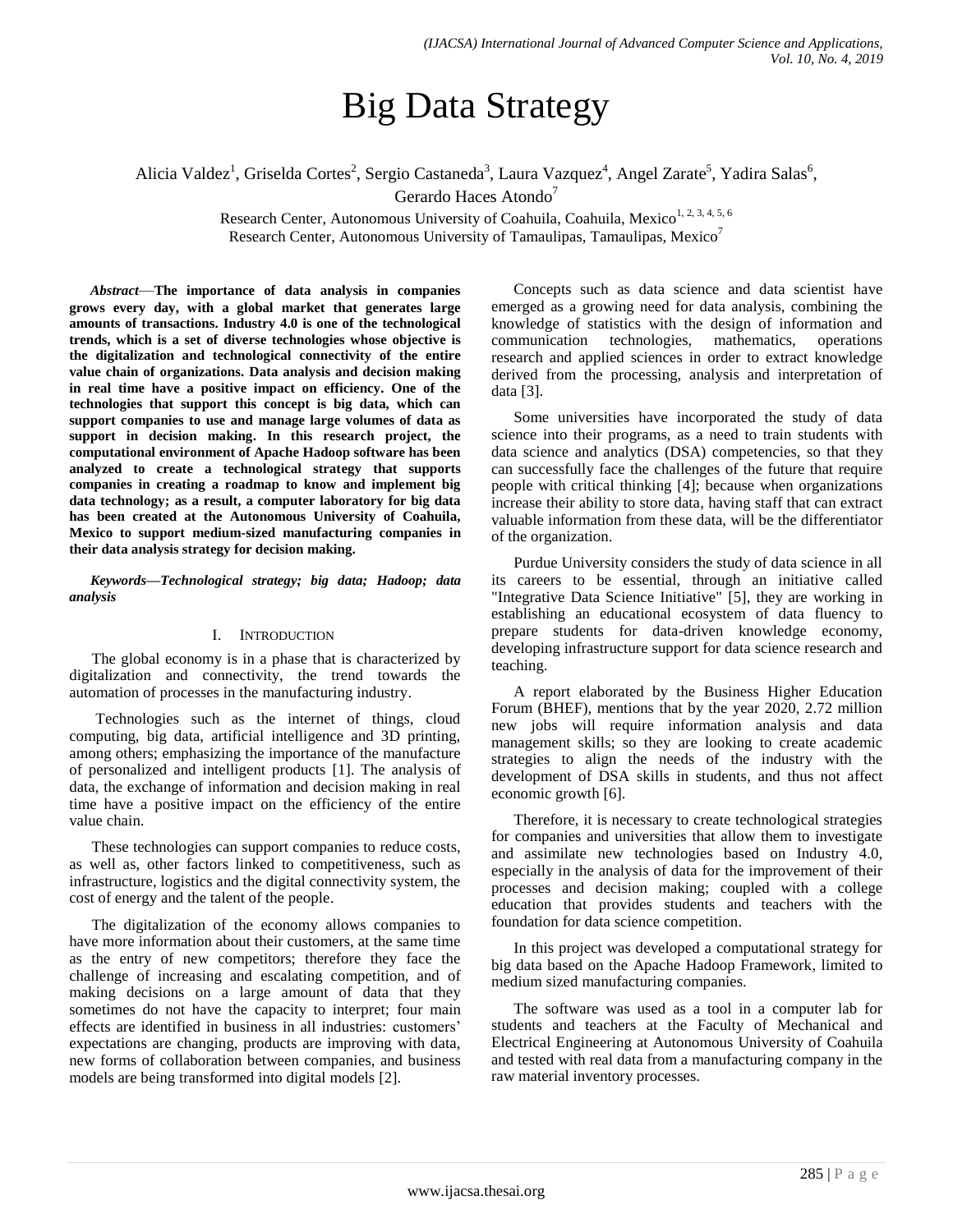Basically, this study has four sections.

In Section I, the introduction was shown. In Section II, the fundamental concepts are described. Also, the strategy elements such as the framework for big data was also stated. Thus, Section III describes the methodology, and Section IV describes the principal findings of the project.

#### II. FUNDAMENTAL CONCEPTS

#### *A. Big Data*

The increasing availability of data and information in organizations, because of the use of new services such as cloud computing, internet of things, and social network among others; it has meant the learning and use of new technologies for the storage and handling of large amounts of data. Among these technologies, big data stands out.

Watson quoting Mills mentions: "Big data is a term that is used to describe data that is high volume, high velocity, and/or high variety; requires new technologies to capture, store, and analyze it; and is used to enhance decision making, provide insight and discovery, and support and optimized processes" [7].

Russom [8], define a perspective for characterize big data, named the three V's:

- High volume: the amount or quantity of data.
- High velocity: the rate at which, big data is created.
- High variety: the different types of data, structured and unstructured.

This data can be reported by machines, equipment, sensors, cameras, microphones, mobile phones, production software, among others; and can come from different sources such as companies, suppliers, customers and social networks.

The analysis of these data is key to making decisions in real time [9], allows to achieve better quality standards in products and processes, in addition to facilitating access to new markets.

Big data is creating a new generation of decision support data management, other factors has been considered for a successful big data project as: organizational culture, data architecture, analytical tools, and personnel issues.



Fig. 1. Definitions of Big Data based on Executive Online Survey, Source [10].

The term big data is not yet fully understood by technology executives, a study that shows the application of an online survey to 154 global executives in April 2012 [10], mentions a variety of concepts and technologies, shown in Fig. 1.

The figure shows different understandings of big data, some definitions were focused on what is it, while others tried to answer what it does; focused on large volumes and varieties of data.

Some of the relevant techniques for structured and unstructured data analysis include [11]:

- Text analytics: extract information from textual data as corporate documents, emails, among others.
- Audio analytics: Analyses and extract information from unstructured audio data as human spoke language.
- Video analytics: involves a variety of techniques to monitor, analyze, and extract meaningful information from video streams.
- Social media analytics: Analysis of structured and unstructured data from social media channels.
- Predictive analytics: Techniques that predict future outcomes based on historical and current data.

Once the big data concept is understood, the related work and the software components are carried out.

### *B. Related Work*

Sivarajah et al., [12] have analyzed the impact of the big data technology, defined as the new raw material of the  $21<sup>st</sup>$ century; appropriate data processing and management could expose new knowledge, and facilitate in responding to emerging opportunities and challenges in a timely manner. Database and data warehouse technologies are becoming inadequate to manage the amount of data that the world is generating; advanced big data analyzing technologies (e.g. NoSQL Databases, BigQuery, MapReduce, Hadoop, WibiData and Skytree) can be better attained to enable in improving business strategies and the decision-making process in critical sectors such as healthcare, economic productivity, energy futures, among others.

Elgendy and Elragal [13], have investigated the question about how to integrate the big data analytics into the decision making process; they proposed the "B-DAD framework" or Big Data, Analytics and Decision framework for organizations who want to manage the big data technology. The framework has four stages: Intelligence, design, choice, and implementation. The intelligence stage has the activities for identifying big data sources and technologies to manage it; design has model planning, data analytics and analysis; the choice evaluate and decide activities; and the implementation activities are monitoring and feedback.

#### *C. Hadoop Framework*

Hadoop is an open source software framework that supports data intensive for distributed storage and distributed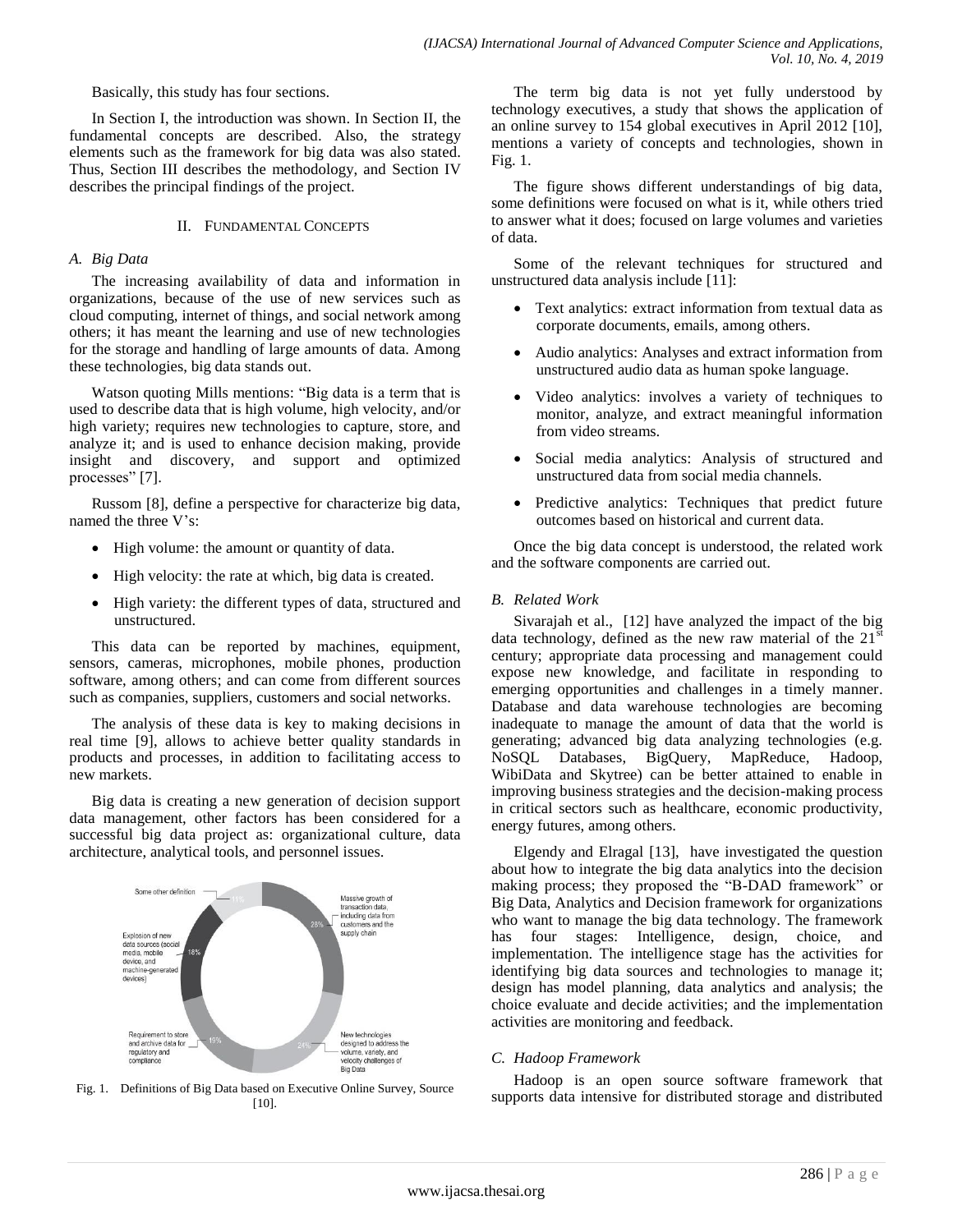processing of very large data sets on computer clusters; the base Apache Hadoop<sup>1</sup> framework is composed of several modules as: Apache Hadoop MapReduce application tool for the programming aspect and Hadoop Distributed File System (HDFS) for an infrastructural point of view, the Fig. 2 shows the components of the framework.

Hadoop has an ability to move the processing or computing logic to the data where it resides as opposed to traditional systems, which focus on single server [14]. The core of Hadoop is it storage systems and its distributed computing model with its basic components:

- Name node: Head node or master node of the cluster, contains the metadata for HFDS during processing of data, which is
- Data node: These are the systems across the cluster which store the actual HDFS data blocks, these blocks are replicated on multiple nodes to provide high solutions.
- Job tracker: Service running on the Name node, which manages MapReduce jobs and distributed individual tasks.
- Task tracker: Service running in the Data nodes, which monitors individual MapReduce tasks that are submitted.
- Distributed across the nodes.

There are supporting projects for Hadoop, having different roles in the system, these are:

- Apache Hive: is a data-warehouse software that facilitates reading, writing, and managing large datasets residing in distributed storage using structured query languages (SQL) through a Java Data Base Connectivity (JDBC) driver [15], allow users to query the data without developing MapReduce applications.
- Apache HBase: Is the Hadoop database, a distributed, scalable, big data store, hosting of very large tables [16].
- Apache Mahout: Is a distributed linear algebra framework designed to implement algorithms [17].
- Apache Sqoop: Is a tool designed for efficiently transferring data between Hadoop and relational databases management systems (RDBMS) [18]; is a command line tool that controls the allocation between the tables and the data storage layer, translates the tables into a configurable combination for HDMS or Hive [19].

Fig. 3 shows the supporting software for Hadoop.

## *D. Strategy*

l

The strategy is composed of five phases that involve different activities, being these:

*1)* Analysis of the hardware that is required for the installation of the software and the data to be analyzed, recommending a data server with a large storage capacity.

*2)* Selection of the processes of the company that will be analyzed can be customer sales processes, production data, equipment failures, among others; this process selection collects the necessary information and data that will be the raw material for the subsequent activities.

*3)* Installation and configuration of the Hadoop platform for distributed data processing, as well as the software to support the Hadoop System.

*4)* Extraction, Transformation and Loading (ETL) activities with analysis services.

*5)* Big data analytics, tools for analyzing reports (reporting), queries and visualization (dashboards) that will lead to data analytics. Fig. 4 shows the proposed strategy.



Fig. 2. Hadoop Framework Components, Source [14].







Fig. 4. Strategy for Big Data.

<sup>1</sup> https://hadoop.apache.org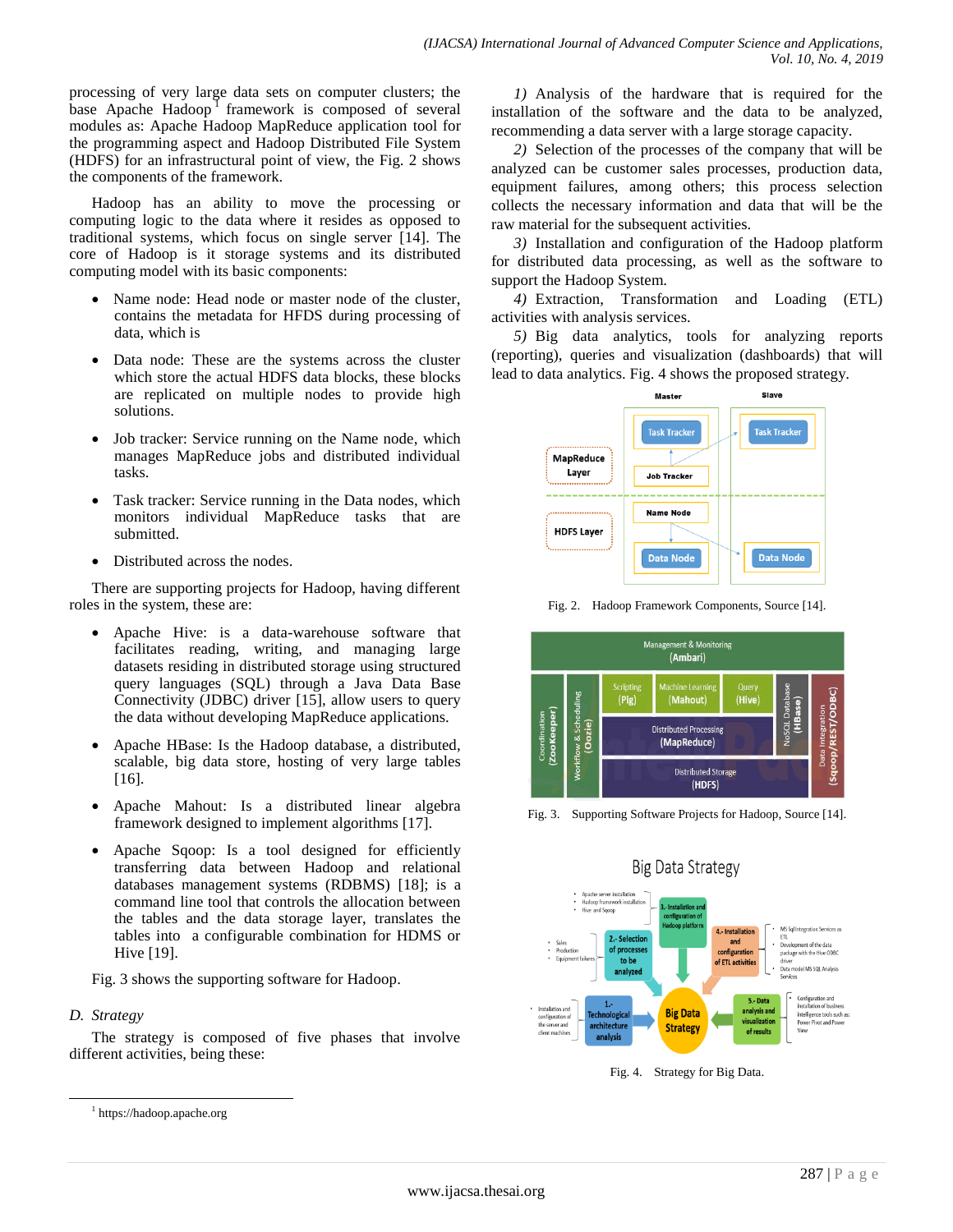For the strategy development, a computer laboratory has been installed and configured at the Faculty of Mechanical and Electrical Engineering; for testing before its later use in a medium-sized company in the metalworking sector of the industrial region.

#### III. METHODOLOGY

The methodology phases were: Analysis of big data technology where a relevant importance has been found to this technology, which forming part of Industry 4.0; with the information of the technology, the software options for its management were found; defining the analysis for the software components and the strategy components. Subsequently, the Hadoop environment was downloaded, installed and configured at the data lab; this phase was the one that took most time; finally testing and implementation with real data. Fig. 5 displays the methodology phases.

The execution mode of Hadoop was a semi-distributed cluster to simulate a cluster of several nodes running on the same machine with its environment variables configured. Fig. 6 shows the execution of Hadoop.

The biggest challenge was the installation and configuration of the Hadoop environment as Hive, Pig and Sqoop software projects for the data analysis, point 3 of the strategy.



Fig. 5. Methodology Phases.

Nodes of the cluster

**Cilendario** 

|                                                                                        | <b>Cluster Metrics</b> |                                 |                               |                                 |                                           |                                      |                                           |                                      |                |                       |                         |                               |                           |
|----------------------------------------------------------------------------------------|------------------------|---------------------------------|-------------------------------|---------------------------------|-------------------------------------------|--------------------------------------|-------------------------------------------|--------------------------------------|----------------|-----------------------|-------------------------|-------------------------------|---------------------------|
| Apps<br>Submitted                                                                      |                        | Apps<br>Pending                 | Apps<br>Running               | ADDS<br>Completed               | Containers<br>Running                     | Memory<br>Used                       | Memory<br>Total                           | Memory<br>Reserved                   |                | <b>VCores</b><br>Used | VCores<br>Total         |                               | <b>VCores</b><br>Reserved |
|                                                                                        |                        |                                 | ٥                             | ٥                               |                                           | 0B                                   | 6 GB                                      | 0B                                   | Λ              |                       | 8                       | 0                             |                           |
| <b>Cluster Nodes Metrics</b>                                                           |                        |                                 |                               |                                 |                                           |                                      |                                           |                                      |                |                       |                         |                               |                           |
| Active Nodes                                                                           |                        |                                 | Decommissioning Nodes         |                                 | <b>Decommissioned Nodes</b>               | Lost Nodes<br><b>Unhealthy Nodes</b> |                                           |                                      | Rebooted Nodes |                       |                         | Shutdown Nodes                |                           |
| <b>NEW SAVING</b><br><b>SUBMITTED</b>                                                  |                        |                                 |                               |                                 |                                           |                                      |                                           |                                      |                |                       |                         |                               |                           |
| <b>Scheduler Metrics</b>                                                               |                        |                                 |                               |                                 |                                           |                                      |                                           |                                      |                |                       |                         |                               |                           |
| Maximum Allocation<br>Scheduling Resource Type<br>Minimum Allocation<br>Scheduler Type |                        |                                 |                               |                                 |                                           |                                      |                                           | Maximum Cluster Application Priority |                |                       |                         |                               |                           |
|                                                                                        |                        |                                 |                               |                                 |                                           |                                      |                                           |                                      |                |                       |                         |                               |                           |
|                                                                                        | Capacity Scheduler     |                                 | imemory-mb (unit=Mi), ycoresi |                                 | <memori:1024. vcores:1=""></memori:1024.> |                                      | <memori:6144. vcores:4=""></memori:6144.> |                                      | 0              |                       |                         |                               |                           |
|                                                                                        | Show 20 . entries      |                                 |                               |                                 |                                           |                                      |                                           |                                      |                |                       | Search:                 |                               |                           |
| Node<br>Labels                                                                         | Rack ÷                 | <b>Node</b><br>State $\diamond$ | Node Address<br>é             | Node HTTP<br>Address $\diamond$ | Last<br>health-<br>update ¢               | Health-report ¢                      | Containers                                | Allocation<br>Tags 4                 | Mem<br>Used    | Mem<br>Avail          | <b>VCores</b><br>Used * | <b>VCores</b><br>Arail $\phi$ | Version                   |

Fig. 6. Hadoop Execution.

#### *A. Technological Architecture*

For this project was acquired an HP Proliant server  $10<sup>th</sup>$ generation with 6TB of storage and three computers functioning as clients, localized at data lab in university. The Linux Red Hat operative system was installed as virtual machine, because the Windows Server is main operating system in the server.

#### *B. Selection of Processes to be Analyzed*

Several studies, including IBM, have analyzed the large number of applications for big data; the study shows five preferred orientations to apply big data in organizations in which 49% prefer apply it to focus on the customer, 18% in operational optimization, 15% in financial and risk management, 14% in the new business model and 4% in business collaboration [20].

The client centered processes of manufacturing companies can be considered as: Sales, distribution, market analysis, digital marketing, among others. For this project we have analyzed the processes of inventories management of raw material to produce harnesses and air bags for the automotive industry of a metal-mechanical company.

### *C. Installation and Configuration of Hadoop Platform*

The process began with the installation and configuration of the Hadoop platform as virtual machine using Linux Red Hat version 2.6.18.

The installation and configuration of the software that is required for handling the data in Hadoop is very complex, especially in that each software must install and configure the environment variables separately, to give the user an integral management of the solution; so, this step has been the one that has consumed more time and resources.

The high complexity of the configuration of each software environment as Java, Hadoop, MapRed, Hive, and Scoop has required training to start the operation of the Linux operating system, so training in the management of this operating system will be included in the recommendations.

## *D. Installation and Configuration of ETL Activities*

The activities of extraction, transformation and loading of the data have been made from a relational database (RDBMS) of MS SQL Server, being the data of a medium-sized company of the metalworking industry, belonging to the processes of material inventory management premium for the manufacture of harnesses, armchairs and air bags for the automotive industry of northern Mexico.

#### *E. Data Analysis and Visualization of Results*

A part of the design of the database is shown in Fig. 7, where the main entities that are represented were: articles, orders, providers, among others. The visualization of the results has been made with Excel's Power Pivot software for data processing indicator boards.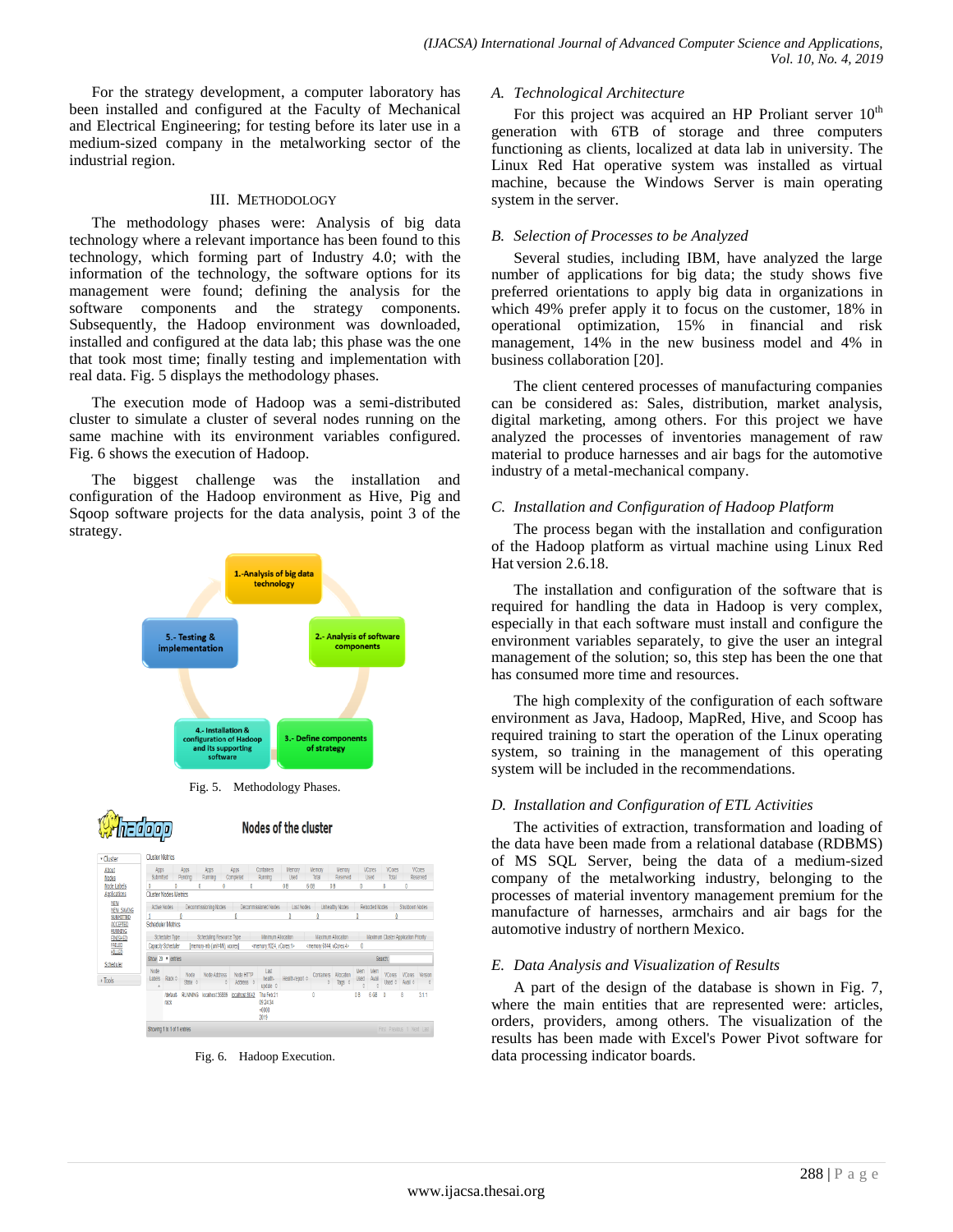

Fig. 7. Database Diagram for Inventory.

With these activities, the development of the strategy is presented, so the findings will be discussed in the results section.

#### IV. RESULTS

The development of the proposed strategy has resulted in the following findings, also recommended as best practices [21]:

- Assess the true need for a big data processing, depending on the size of the company, real-time data management, types of analysis of the information required and the processes that support the data.
- Consider that the firm can have both types of processing on servers, RDBMS and big data.
- Identify the big data sources and map the big data types into workflow data types.
- Ensure the hardware for processing speed and storage.
- The operational data in companies are stored mostly in RDBMS.
- Consider interfaces for the different data sources that may exist in the company.
- Design an architecture for big data, considering the needs for this technology.
- Consider training in the operation of the Linux operating system and all the software of the Hadoop environment to obtain a real benefit.
- Some companies consider big data technology for the storage of non-SQL data.
- The software to perform the ETL activities is not integrated in the Hadoop platform, it is required to install and configure another type of software for these activities.

The results obtained have shown that developing and implementing a strategy based on big data involves several software, hardware and training activities; mentioning as principals: Emphasize the true need to have a big data processing in the company or use solutions with business intelligence techniques and relational databases.

The RDBMS still have a large proportion of the business operation, so it is recommended to have both types of big data processing and RDBMS if necessary; there are several solutions in the market for big data, finding in the Hadoop platform an open source software that can be installed from a virtual machine for tests and implementations; training in the operative Linux system and all the software that forms the Hadoop environment for communication between the RDBMS and the distributed processing of Hadoop.

Storing large volumes of data may require purchasing extra space or storage in the cloud. It is also important to identify the sources of big data such as social networks, geolocation, GitHub, market data, among others.

The results show the processing of the physical inventory at Monclova plant for the month of July 2018, making a comparative physical analysis against theoretical, divided into 4 reports, Fig. 8 shows the report 1 results where, the company has lost money for almost \$8,000.00 USD in that month.



Fig. 8. Results, Report1.

Hardware resources have also been obtained to have a small computation laboratory for big data in the Faculty of Mechanical and Electrical Engineering as part of the Autonomous University of Coahuila, where students of computer systems in the specialty of data management can learn from the development of this project.

#### V. CONCLUSION

In this project, a strategy for big data technology has been designed for support data analysis in the medium sized companies, in inventory processes of raw materials to produce various goods for the automotive industry of northern Mexico.

Several states of the strategy propose different goals, each of which involves an important number of activities such as: analysis of the technological architecture, selection of processes of the company to be analyzed, installation and configuration of the Hadoop platform software; installation and configuration of the activities of extraction, transformation and loading of the data, and the final data analysis and visualization of results in Excel Power Pivot.